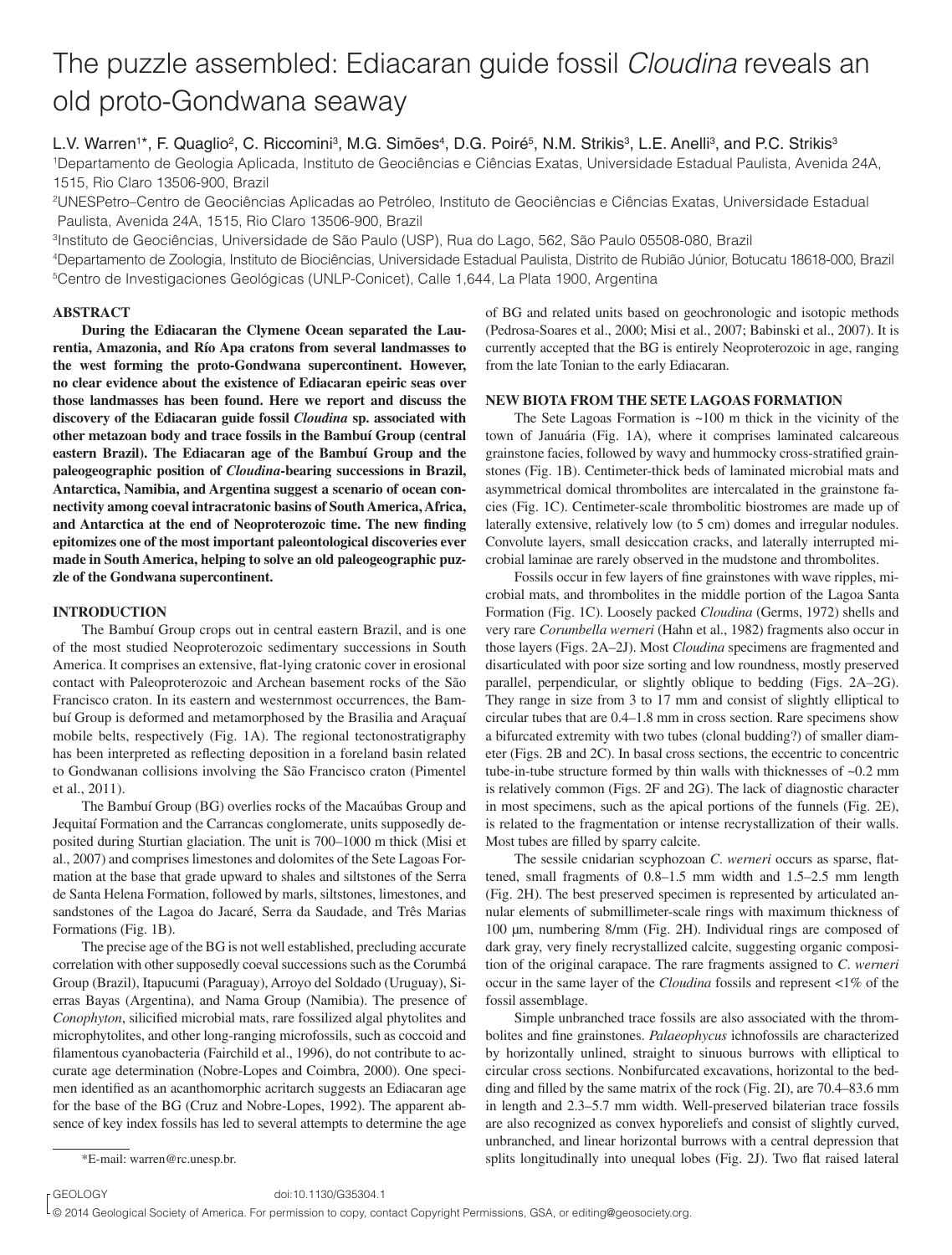

**Figure 1. A: Location of São Francisco craton (SFC) and geologic map of Ediacaran Bambuí Group at Januária area, central Brazil. B: Lithostratigraphic column. G.—Group, Fm.—Formation, T.—Três, L.—Lago, S. Sta. Hel.—Serra de Santa Helena. C: Columnar section of peritidal facies deposits of Sete Lagoas Formation. S—shale, M—mudstone, W—wackestones, G—grainstone, R—rudstone.**

ridges form the lower surface, and thinner transverse ridges, separated by a medial furrow, form a bilobed profile 30–108 mm long and 9.1–2.6 mm wide in cross section. In some cases, a terminal curve structure is preserved, interpreted as the forward portion of the horizontal trace.

## **PALEOENVIRONMENT, PALEOECOLOGY, AND AGE**

The grainstone and thrombolitic facies suggest deposition under shallow-water conditions, in peritidal settings affected by waves during fair weather and occasionally by storms. Locally, subaerial exposure is indicated by desiccation cracks and interruption of the microbially induced laminae development.

The poor size sorting and absence of abrasion indicate that the *Cloudina* remains were not extensively reworked before being buried within their original life habitat. The geopetal structures filled by sparry calcite in *Cloudina* parautochthonous shells suggest that the presence of soft tissues after death of the organisms inhibited early infilling by sediments, resulting in a void that was later filled by calcite cement. The coexistence of *Cloudina* and *Corumbella* within shallow-water microbialitic facies suggests an environment similar to those described in other coeval

successions in Namibia, Oman, and Paraguay (Grotzinger et al., 1995; Amthor et al., 2003; Warren et al., 2011).

The structure shown in positive hyporelief could be assigned to an undermat tunnel made by a bilaterian organism near the sediment-water interface (Chen et al., 2013). The traces are tentatively assigned to the bilobed ichnogenera *Archaeonassa* (Yochelson and Fedonkin, 1997). Simple burrows similar to feed ichnites such as *Palaeophycus* and *Planolites* are described in some Ediacaran successions, while the bilobate trace fossil *Archaeonassa* is reported from the early Ediacaran (Jensen, 2003), and structures described as truly metazoan trace fossil are considered no older than 560 Ma (Liu et al., 2010).

The newly found index fossil *Cloudina* confirms ages between 550 and 542 Ma (Grotzinger et al., 1995; Amthor et al., 2003) for the lower portion of the BG. In this way, we assume that the deposition of the middle portion of the Sete Lagoas Formation occurred in the late Ediacaran Period. The association with *Corumbella* also reinforces this age, since this scyphozoan is described only from the uppermost Ediacaran biozone in Brazil, the United States, and Paraguay (Hahn et al., 1982; Hagadorn and Waggoner, 2000; Warren et al., 2011). The  $\delta^{13}C$  isotope data of peritidal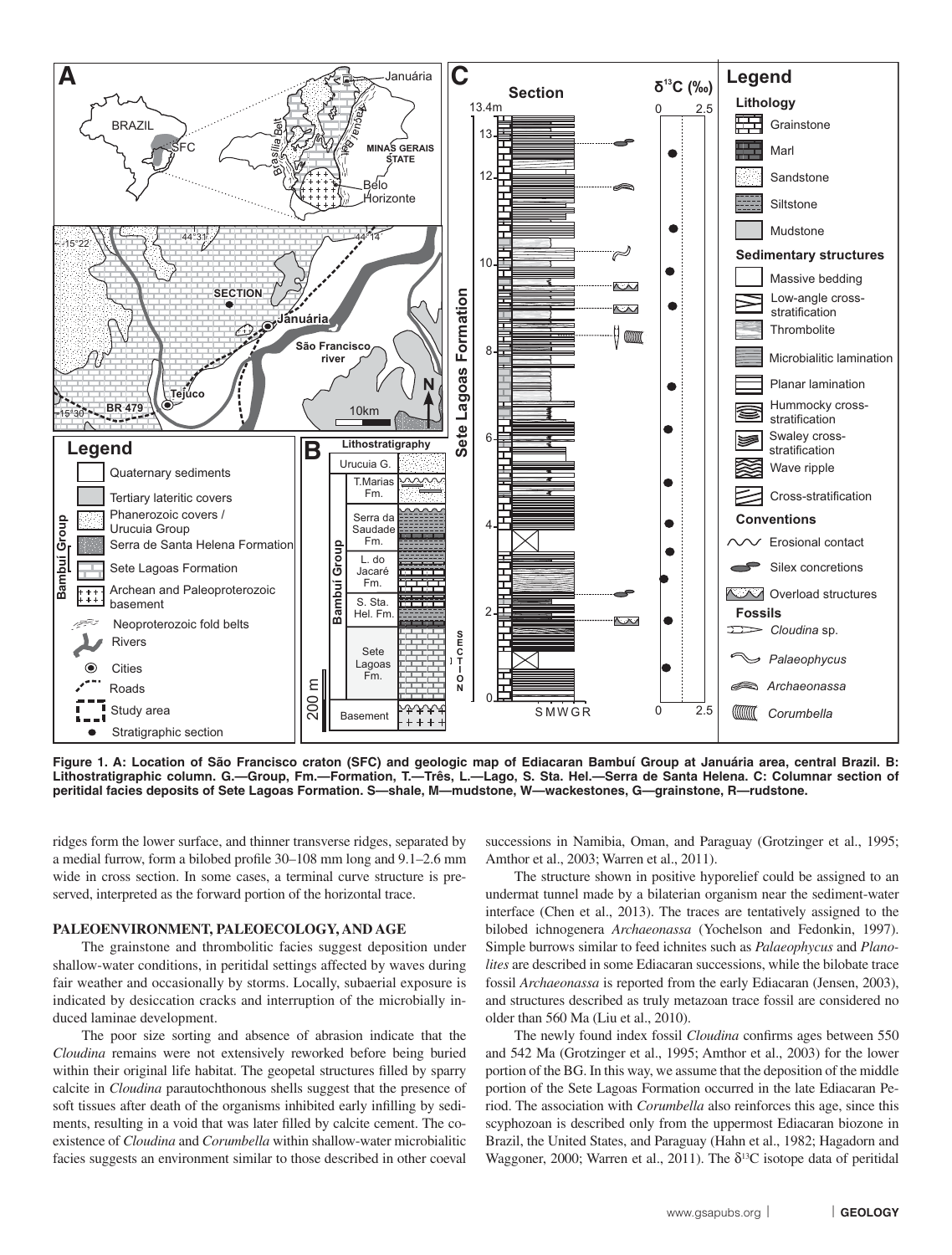

**Figure 2. Fossil assemblage of Sete Lagoas Formation, Brazil.**  A: Tubular shells of *Cloudina* filled by sparry calcite. Scale bar is **2 mm. B: Complete and fragmented specimens of** *Cloudina* **varying in length and diameter. Scale bar is 2 mm. C: Close-up view of dichotomous branching (clonal budding?) of** *Cloudina* **specimens. Scale bar is 1 mm. Arrows in B and C indicate bifurcated specimens. D: Semicomplete longitudinal section of** *Cloudina* **shell filled by fine grainstones. Scale bar is 2 mm. E: Close-up view of recrystallized**  *Cloudina* **shell with aligned crests. Scale bar is 1 mm. F: Basal section of** *Cloudina* **shell showing eccentric emplacement of funnels. Scale bar is 1 mm. G:** *Cloudina* **pavement including specimens oriented perpendicular to bedding (arrows). Scale bar is 1 mm. H: Fragment of** *Corumbella***. Scale bar is 500 µm. I: Linear simple trace fossil**  Palaeophycus on upper surface of fine grainstone bed. Scale bar **is 1 cm. J: Bed-parallel bilobed ichnofossil in positive hyporelief. Note longitudinal central linear depression and semicircular ending of traces. Scale bar is 1 cm.**

carbonate succession in the Januária area (Fig. 1C) show values of 0.06‰ and 0.67‰, and an average of 0.37‰, consistent with previous data of the intermediate portion of the Sete Lagoas Formation (Misi et al., 2007). The positive excursions are apparently typical of the *Cloudina* interval biozone (Warren et al., 2011). Based on the fossil content and  $\delta^{13}C$  results, we interpret that the lower portion of the BG has a terminal Ediacaran age, consistent with depositional ages of other South American and African carbonate units.

Caxito et al. (2012) recognized that the carbonate rocks of the basal Sete Lagoas Formation represent a postglacial cap dolostone, although the age of glacial deposits of the Macaúbas Group might be Sturtian or Marinoan. Zircon grains from the Macaúbas Group and Jequitaí and Bebedouro Formations indicate a maximum depositional age of 900 Ma and  $874 \pm 9$  Ma, respectively (Pedrosa-Soares et al., 2000; Figueiredo et al., 2009), and detrital zircons from the middle and upper portions of the BG yielded ages of 650 and 616 Ma (Pimentel et al., 2011). Our interpretation of a late Ediacaran age for the middle portion of the Sete Lagoas Formation does not imply necessarily that the base of the unit exhibits the same age. Therefore, the interpretation that the basal dolomites overlying glacial deposits are post-Sturtian in age is still valid (Babinski et al., 2007).

#### **NEOPROTEROZOIC PUZZLE ASSEMBLED**

During the Ediacaran-Cambrian transition (550–496 Ma) the central elements of Gondwana (São Francisco–Congo, Kalahari, and Rio de la Plata cratons) were separated from the Amazonia–West Africa cratons by the short-lived Clymene Ocean (Trindade et al., 2006). Reconstructions of proto-Gondwana between 550 and 525 Ma assume that the São Francisco– Congo was connected to the Rio de La Plata, Kalahari, and Antarctic cratons (Fig. 3). The *Cloudina*-bearing units in the Nama Group (Namibia), Sierras Bayas Group (Argentina), Taylor Formation (Antarctica), and Arroyo del Soldado Group (Uruguay) are located in the eastern margins of those cratons, suggesting a connection of these basins by the Clymene Ocean (Fig. 3). During a regional transgressive event, open marine carbonate ramps and interior platforms were deposited in the intracratonic and marginal basins of the southeast portion of proto-Gondwana. The discovery of Ediacaran index fossils in the BG implies an intracontinental oceanic connectivity with the inner portions of the Congo–São Francisco craton. This seaway was probably linked eastward to the Clymene Ocean, covering parts of the Rio de la Plata, Kalahari, Paraná, and Antarctic cratons.

It is currently assumed that rocks of the BG were subject to folding and thrusting along the craton margins, presumably related to the Brasilian orogeny and the evolution of the surrounding Araçuaí, Brasília, and Rio Preto fold belts (Caxito et al., 2012). According to our paleogeographic reconstruction, the tectonic processes related to the evolution of the fold belts around the São Francisco craton are open to debate. The 800–650 Ma continent-continent convergent collision related to the formation of the Brasília fold belt (Pimentel, 2000) occurred at least 100 m.y. before the beginning of the BG deposition and long before the closure of extensive marginal and intracratonic basins that marked the final events of southwest Gondwana assembly in the Cambrian (Tohver et al., 2010). Thus, the idea that the deposition of the BG occurred in a foreland basin formed in response to tectonic stresses is flawed. Particularly for the Araçuai belt, the hypothesis of evolution coeval with the closure of the Clymene Ocean in an intracontinental context cannot be ruled out.

Despite several margins emerging after the Rodinia rifting process in the early Neoproterozoic, the appearance of shelly metazoans is probably more closely related to the proto-Gondwana amalgamation in the Ediacaran. The formation of extensive epicontinental seas covering this supercontinent may have provided appropriate environments for the establishment of microbial colonies and the flourishing and dispersion of the earli-



ca. 550 Ma

**Figure 3. Paleogeographic reconstructions of Gondwana ca. 550 Ma highlighting main coeval** *Cloudina***-bearing localities. Bambuí Group occurrence is in black. Dotted line indicates limits of intracratonic marine connection between southwest Gondwana. 1—Australia, 2— India, 3—Antarctica, 4—West Africa, 5—Congo–São Francisco, 6— Kalahari, 7—Paraná, 8—Rio de la Plata, 9—Amazonia, 10—Rio Apa, 11—Laurentia. All reconstructions based on Germs, 1972; Yochelson and Stump, 1977; Hagadorn and Waggoner, 2000; Trindade et al., 2006; Tohver et al., 2012; Gaucher et al., 2003; Warren et al., 2011.**